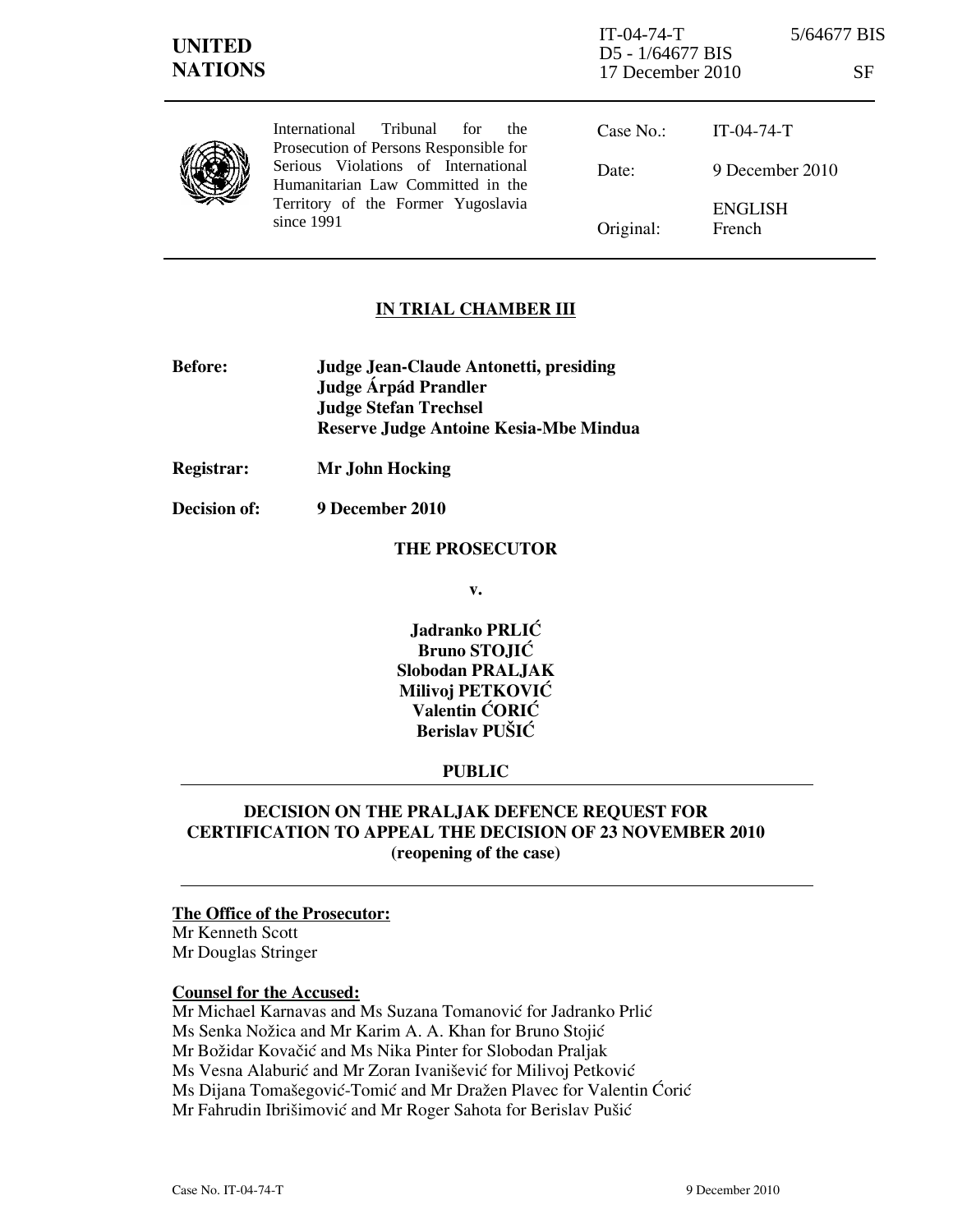TRIAL CHAMBER III ("Chamber") of the International Tribunal for the Prosecution of Persons Responsible for Serious Violations of International Humanitarian Law Committed in the Territory of the Former Yugoslavia since 1991 ("Tribunal"),

SEIZED of "Slobodan Praljak's Request for Certification to Appeal the 23 November 2010 Décision Portant sur la Requête de la Défense Praljak en Réouverture de sa Cause", filed publicly by the Counsel of the Accused Slobodan Praljak ("Praljak Defence"; "Accused Praljak") on 29 November 2010 ("Request"), in which the Praljak Defence asks the Chamber to certify the appeal it plans to lodge against the "Decision on Praljak Defence Motion to Reopen its Case", rendered publicly on 23 November 2010 ("Decision of 23 November 2010") and, consequently, to modify the deadline for the filing of final briefs to four weeks after the conclusion of the appellate proceedings concerning the decision in question, $\frac{1}{1}$ 

NOTING the Decision of 23 November 2010, in which the Chamber rejected the admission of 24 exhibits requested for admission by the Praljak Defence, and refused to authorise the viva voce testimony of the Accused Praljak within the context of his request for reopening aimed at refuting the exhibits admitted in favour of the Prosecution by the "Decision on the Prosecution's Motion to Re-Open Its Case", rendered publicly on 6 October 2010 ("Decision of 6 October 2010"), $^2$ 

CONSIDERING that the Office of the Prosecutor ("Prosecution") informed the parties in the e-mail of 29 November 2010 that it was not planning to file a response to the Request,

CONSIDERING, firstly, that the Praljak Defence submits that the Chamber committed "egregious and inexplicable" errors in its Decision of 23 November 2010, which could affect the fair and expeditious conduct of the proceedings, $3$  that, in support of its Request, it brings forth six grounds of appeal and, more specifically, argues that (1) the Chamber did not justify its refusal to authorise the Accused Praljak's viva voce testimony about the statements attributed to him, which appeared

 $\overline{a}$ 

<sup>1</sup> Request, paras 1, 2 and 39.

<sup>2</sup> Decision of 23 November 2010, p. 14.

 $3$  Request, paras 3, 6 and 7.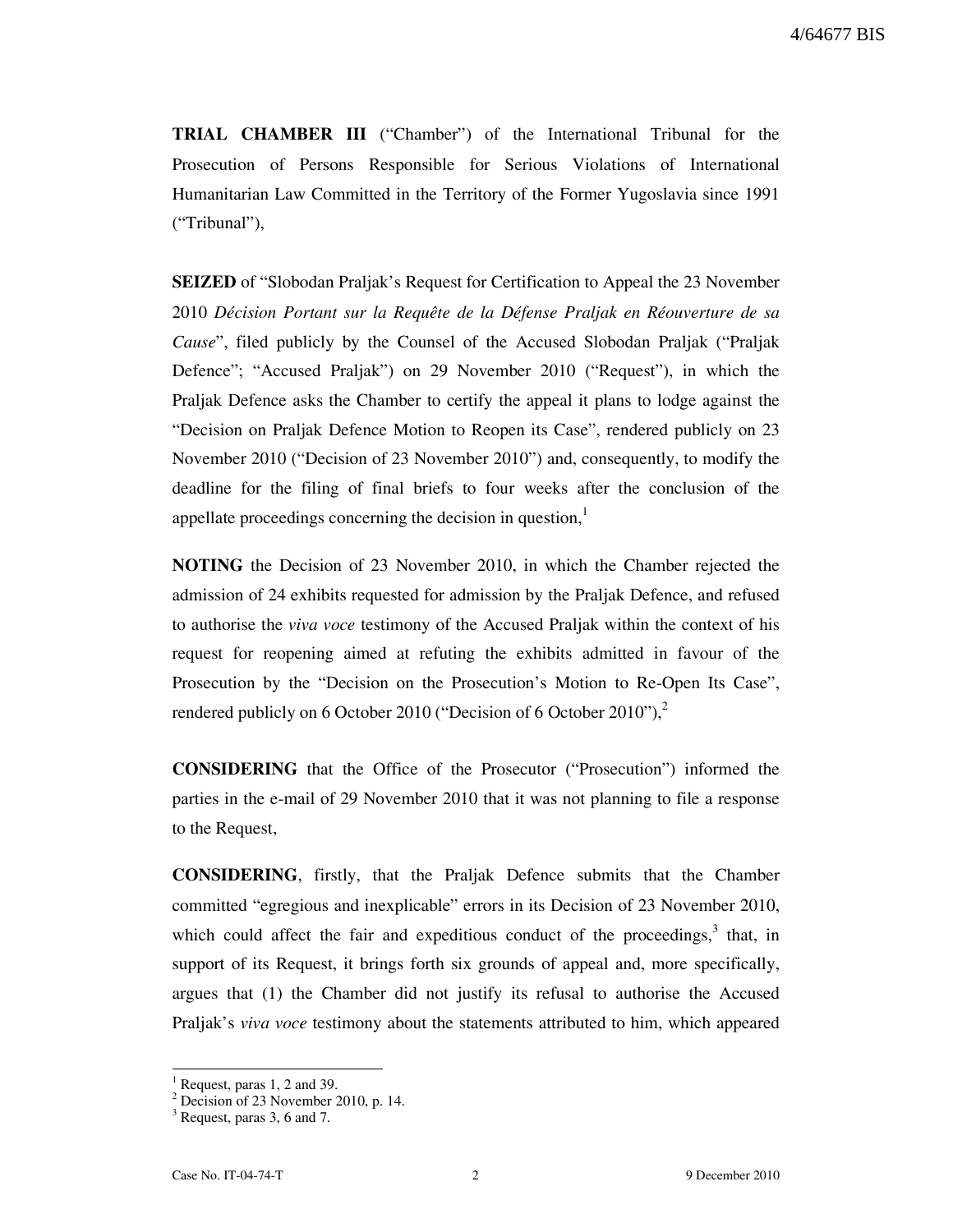in the exhibits admitted by the Decision of 6 October 2010 and which could be qualified as hearsay,<sup>4</sup> and that this refusal by the Chamber constitutes proof of a "peculiar lack of curiosity by the majority into the truth of the matter";<sup>5</sup> (2) that the Decision in question erroneously gives the same weight to the sworn testimony of an Accused as it does to the written and oral exhibits, such as the closing arguments;  $(3)$ that the Chamber failed to justify its rejection of the Accused Praljak's oral testimony within the context of his request for reopening and that such refusal serves as an example of the "naked expression of power" of the Chamber;<sup>7</sup> (4) that, in the Decision of 23 November 2010, the Chamber applied "an unequal, unfair and nonsensical" standard to the Praljak Defence in the matter of the refuting of the exhibits admitted by the Decision of 6 October  $2010$ ;  $(5)$  that the Decision of 23 November 2010 seems to "reward" the Prosecution because, had the Prosecution been able to present the Mladić Diary during the presentation of its case, the Accused Praljak would have had the opportunity to request the admission of rebuttal exhibits, which would have been subject to a different admissibility criterion and that this Decision suggests that the Chamber "punished" the Praljak Defence for the behaviour of the Serbian police and their failure to provide an explanation for the delayed search of Ratko Mladić's domicile<sup>9</sup> and (6) that the Chamber failed to justify the rejection of the exhibits requested for admission by the Praljak Defence,  $10$ 

CONSIDERING, secondly, that the Praljak Defence posits that the immediate resolution of these issues by the Appeals Chamber, in particular that of "restrictive and unjustified" standards applied by the Trial Chamber to the admission of evidence in the case in point, could materially advance the proceedings, $11$ 

CONSIDERING that the Chamber notes, in the Request, that the Praljak Defence, in the main, merely questions the use by the Chamber of its discretionary powers in the Decision of 23 November 2010; that it simply argues that the Chamber omitted to justify the rejection of the exhibits requested for admission by the Praljak Defence within the context of the reopening of its case; that it speculates on the intentions the

 $\overline{\phantom{a}}$ 

<sup>4</sup> Request, paras 8-15.

<sup>5</sup> Request, para. 14.

<sup>6</sup> Request, paras 16-21.

<sup>7</sup> Request, paras 22-26.

<sup>8</sup> Request, paras 27-32.

<sup>9</sup> Request, paras 33 and 34.

<sup>&</sup>lt;sup>10</sup> Request, para. 35.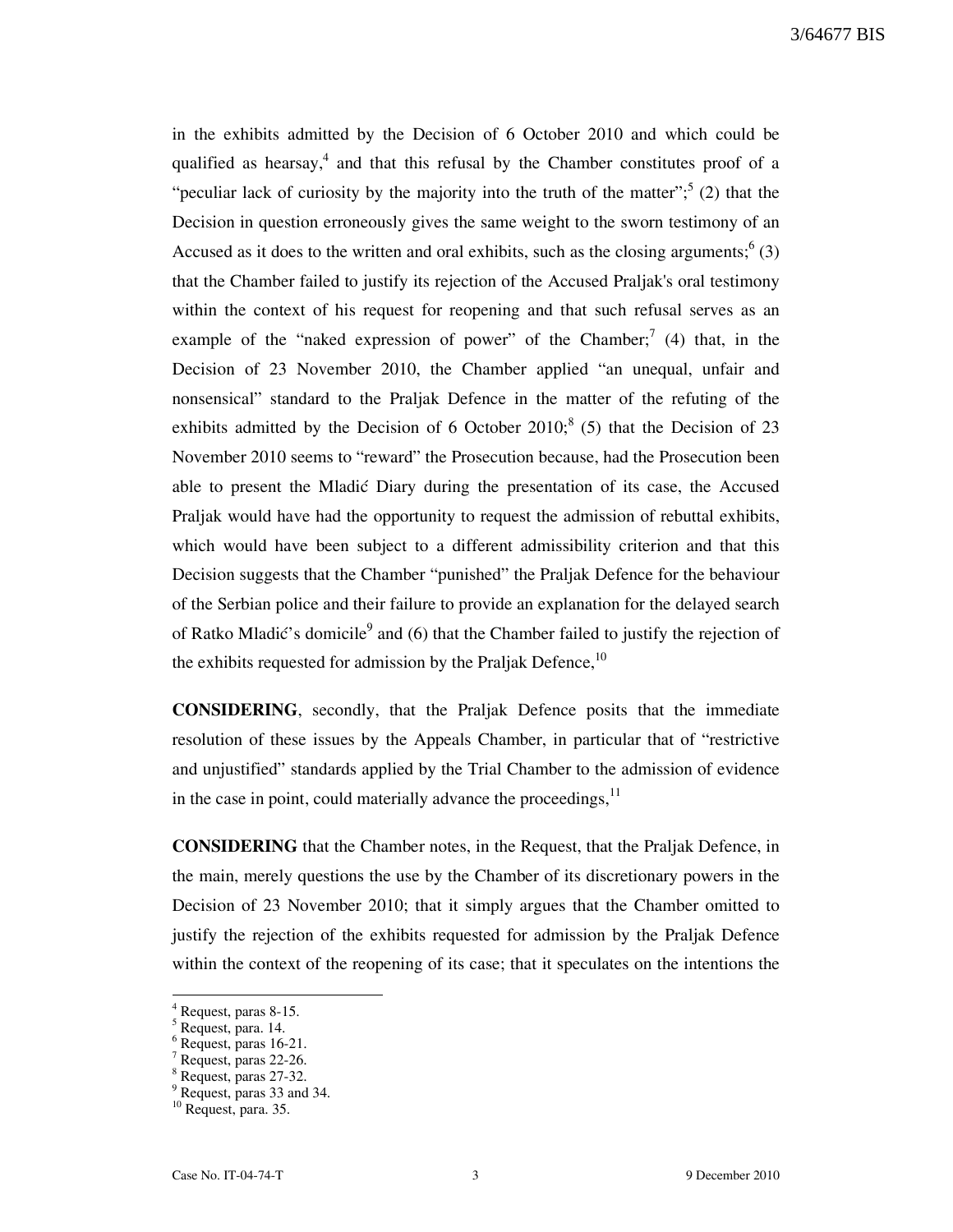Chamber might have had while reaching its decision and that, on many occasions, it uses accusatory language towards the Chamber which is highly inappropriate to judicial propriety and argument,

CONSIDERING that the Chamber is convinced of the reasonable character of the Decision of 23 November 2010; that it believes to have sufficiently justified the Decision based on the criteria for the reopening of a case established by the Tribunal's case-law and recalled on several occasions by the Chamber;<sup>12</sup> that, with regard to that, it specifically recalls that it invited the Praljak Defence to complete its request for reopening in order to make sure that the latter respected the criteria for reopening explicitly set out by the Chamber; that it believes that the Praljak Defence failed to show that the subject of the Request constitutes an issue which might noticeably compromise the fair and expeditious conduct of the proceedings, or the outcome of the trial and that the immediate resolution of this issue by the Appeals Chamber could materially advance the proceedings and has, consequently, decided to reject the Request.

### FOR THE FOREGOING REASONS,

PURSUANT TO Articles 54 and 73 (B) of the Rules of Procedure and Evidence,

REJECTS the request for certification to appeal the Decision of 23 November 2010 filed by the Praljak Defence for the reasons set out in this Decision,

Done in English and in French, the French version being authoritative.

/signed/

\_\_\_\_\_\_\_\_\_\_\_\_\_\_\_\_\_\_\_\_\_\_\_

Jean-Claude Antonetti Presiding Judge

 $\overline{a}$ 

 $11$  Request, paras 36-38.

<sup>&</sup>lt;sup>12</sup> In this sense see, in particular, the Decision of 6 October 2010, para. 64, the "Decision on Bruno Stojić's Motion For Certification to Appeal the Decision on the Re-Opening of the Prosecution Case and Clarifying the Decision of 6 October 2010", rendered publicly by the Chamber on 27 October 2010, pp. 5 and 7-9, and the "Decision on Petković Defence Request for Certification To Appeal the Decision on Prosecution Motion To Reopen Its Case", rendered publicly by the Chamber on 1 November 2010, p. 7.